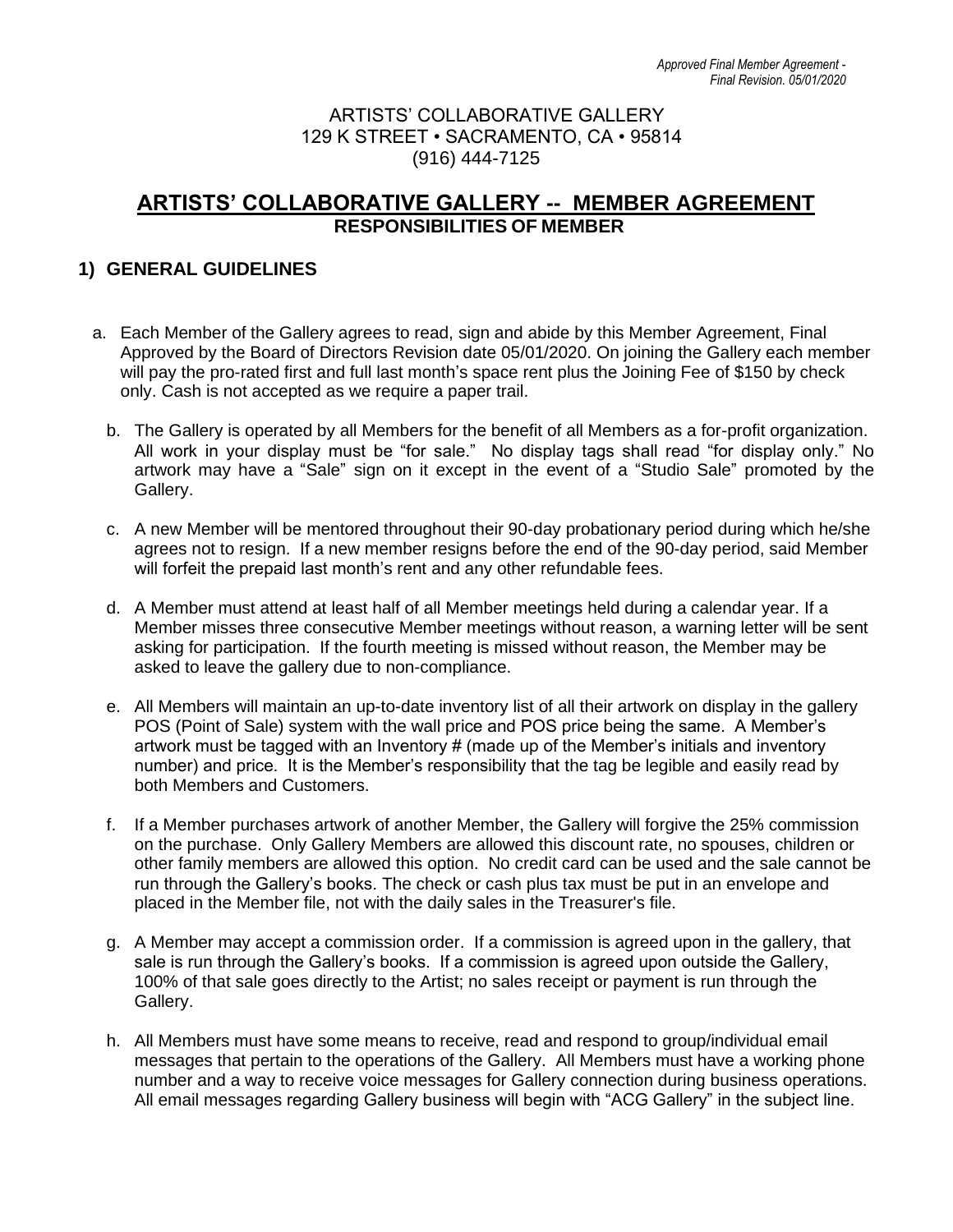i. As part of the marketing effort of the Gallery, we will use photographs of artwork in the gallery on any social media outlet (Facebook, Instragram, Pinterest, etc.). To opt out of all promotional advertising, the Member must send a written letter to the Board of Directors. Until such time that the Board receives a letter stating the Member wishes to opt out of social media marketing, any images of the Member's artwork may be used to promote the Gallery in any form of advertising decided upon by the marketing committee. Please be aware that if you opt out of the marketing opportunities, your work will be excluded from promotional efforts.

# **2) MONTHLY RENT**

- a. A Member is required to make payment to the Treasurer the  $1<sup>st</sup>$  of each month; a check may be mailed to the Gallery or placed in the office safe in the Gallery Office. Effective 10/1/2011, monthly rent is \$85 for One Full Space, \$45 for Half Space, \$130 for One & Half Space. If not paid by the  $10<sup>th</sup>$  of each month, the rental amount is subject to an additional \$15 penalty. All sales commission checks will be held until all monies due the gallery is paid. Effective 04/1/2020, the rent for One Full Space is \$95, for One Half Space is \$50 and One- & One-Half Spaces is \$145, and Effective 05/01/2020 the rent for One- & One-Quarter Spaces at the gallery corners is \$120 adjusted as needed.
- **b.** A 25% of every sale is retained by the Gallery to cover overhead operational expenses.

### **3. WORK SHIFTS**

 a. Each full Member is required monthly to work the Gallery Sales Desk either two 4-hour or one 8 hour shift; Half Space Members work a 4-hour shift per month; One & Half Space members work 12 hours per month. The Scheduler will arrange work shifts with input from individual Members.

All member names and current addresses including email address and phone numbers must appear on the official Gallery roster that is kept at the front counter.

- b. All members will be asked to work the sales desk at the gallery for up to12 additional hours in a year to support the operations of the gallery. Members who do not fill this requirement will receive a warning letter asking them to abide by the gallery policy. If the Member does not abide by this requirement after the warning letter, they will be asked to leave the gallery due to noncompliance.
- c. Members who are unable to work their assigned shift due to illness or other obligations that restrict a work schedule may trade with another Member or arrange to pay a trained member to work in their place. The substitute member's name must then also appear on the official Gallery calendar for documentation purposes. The hourly fee to pay a trained member to work your hours is \$10/hour payable directly to the trained member replacement.
- d. A Member is responsible to schedule their work shift on the monthly calendar, but allowed to hire at \$10 per hour, another Member to work in his/her place with no restrictions throughout the year. All shift arrangements are between the scheduled Member and the replacing Member including the exchange of funds between each other. All changes must be reported immediately to the Scheduler so the calendar can be up to date and correct. If the replacement Member is unable to work the original Member's shift, the original Member is responsible for finding a replacement or work the shift themself. The Member is still responsible for maintaining their display space, extra hours and other Member functions required per the Member Agreement. BOD changed 05/01/2020.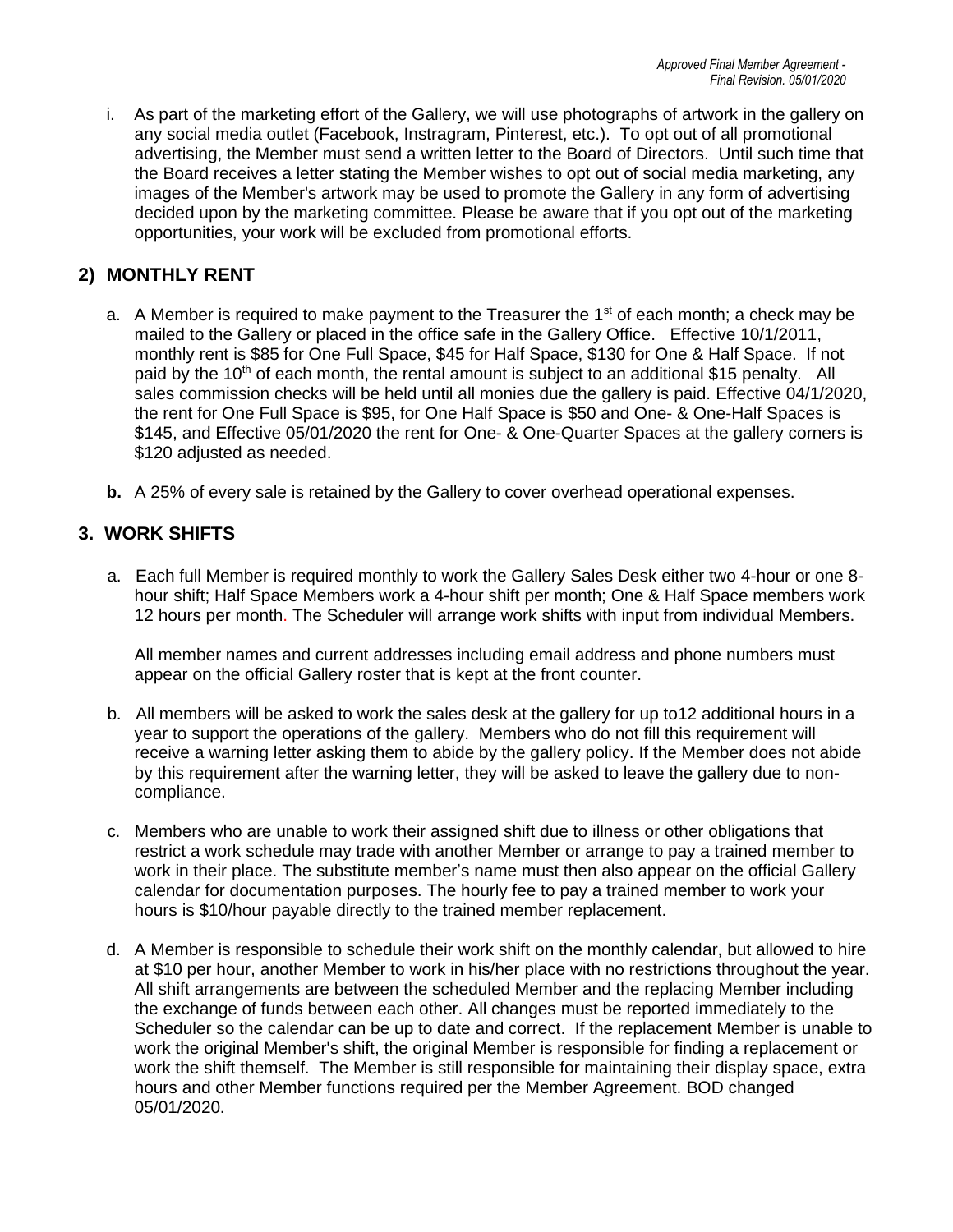- e. A Member is expected to contribute to the overall operation of the Gallery by serving on the Board or a committee or by participating in a special project throughout the year.
- f. A Member who fails to work a scheduled work shift and does not arrange for a replacement worker is subject to a penalty of \$20 per hour paid to the Gallery, if the Gallery does not open due to a missed shift.
- g. A Member may never hire another Member to work the floor, side by side during any shift to allow the scheduled member to work his/her display only for sales, while the second Member works the counter and takes care of other customers. The only exception to this is during Featured Artist Days set up by the Gallery only and advertised as such when that Featured Artist is there to Meet and Greet the customers coming in to see that artist's work. At that time NO other Member is hired or paid to work the Gallery counter. It is a regular shift for the Member assigned to it.
- h. A Member may not arrange with another Member a commission on the sales of their work through the Gallery. There shall be no favoritism for one Members' work over another or one's own work while working the Gallery floor. A Member may NOT offer a discount on their own work in order to encourage a sale before the customer requests such a discount. If a discount is ask for by the customer of any Member's work the absent Member is called in order to okay the requested discount.
- I. If more than one Member is scheduled to work the front counter at the same time, one will take on the responsibility of the money, the other the customer contact. If a Member visits a scheduled Member, the scheduled member is responsible for the cash drawer and the visiting Member shall not handle the money during this time period. If for some reason the visiting Member does handle the money, the scheduled Member must initial the receipt indicating they are aware of the sale and the handling of the money.
- j. Financial errors made on the Gallery's Point of Sale (POS) system when a Member is shorted inventory pricing at the point of sale, the Gallery will cover the difference and the Member working the sale will not be financially responsible. It is imperative that you keep your inventory numbers on the items and in the POS up to date at all times. Also keep a hard copy of those numbers in the Artists' Inventory Binder at the front desk in case the electricity goes out and we need to make a sale by hand.

### **4. DISPLAY OF WORK**

The primary purpose of the Gallery is to effectively display and sell Members' artwork. To achieve this goal, the Display Chair is responsible for updating the Gallery's appearance, ensuring an exciting and interesting Gallery for the Customers to view the work in a coordinated, contemporary, and attractive way of marketing and merchandising.

- a. As a new Member you will be contacted by the Display Chair to arrange for display space(s) which will be assigned by the Display Chair. The primary determining factor of space assignments within the gallery each month will be space available in the Gallery.
- b. A six (6) inch buffer between your artwork and the next nearest artwork is required, unless specifically authorized by Display Chair. Although every reasonable effort will be made to ensure the safety of artwork on display, the Gallery cannot be held responsible for artwork loss or damage.
- c. A Member may only display artwork in the media and processes which have been approved by the Membership through the screening process. An Approved Member Artwork Notebook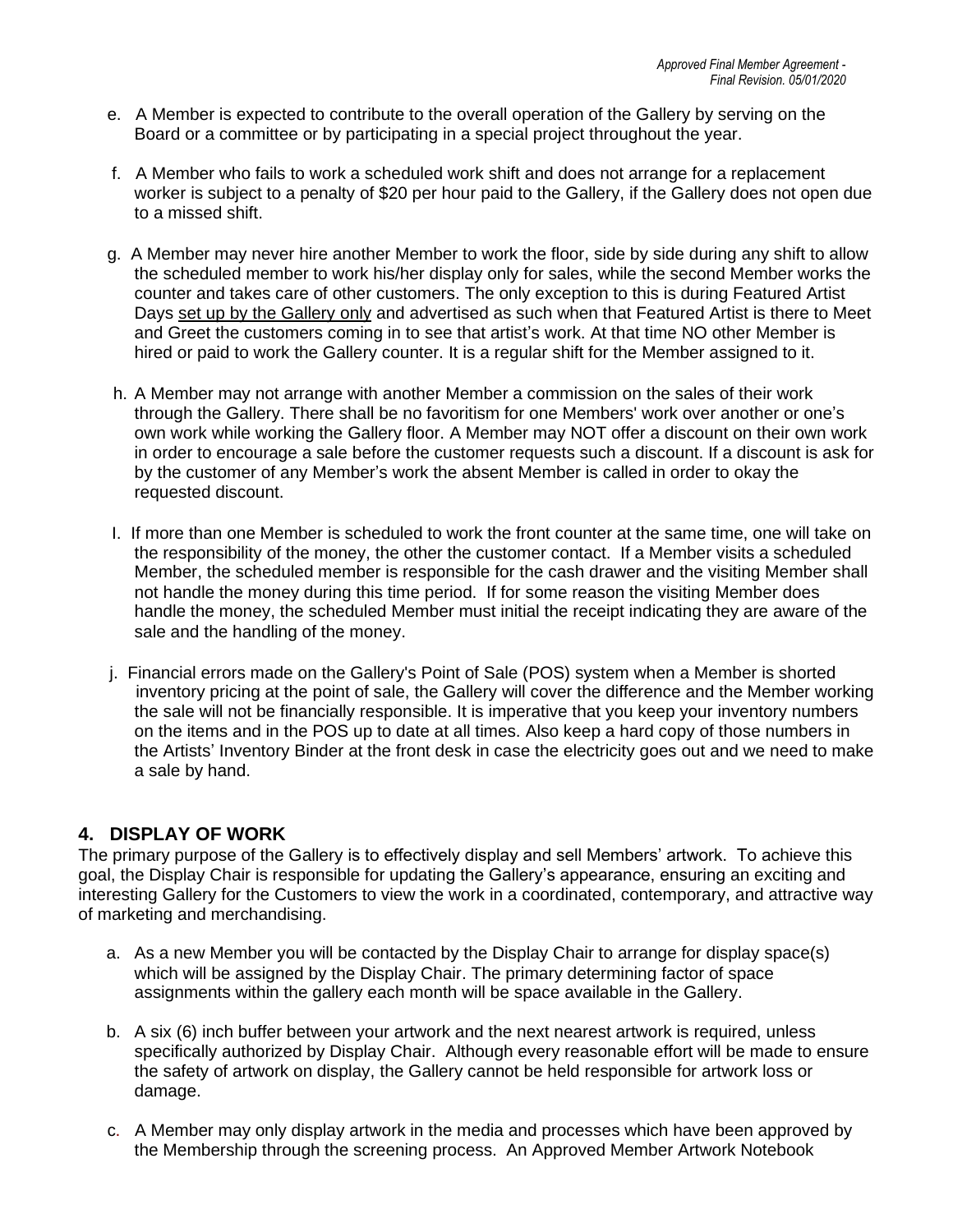(AMAN) will be established by Display committee with paperwork and images from each Member of their work approved by Membership jury and will be used as a tool in setting up the display within the Gallery and as a reference for future display volunteers.

- d. A Member wishing to add to or change from their approved and documented artwork (either in media or form) must first submit the artwork through the Screening Process. For example, if you were juried in for oils and you now want to display acrylics, you need to go through the Screening Process again for approval from the membership.
- e. A Member approved for more than one media to avoid overcrowding may not display more than: Half Space – One or two approved media One Full Space – One or two or three approved media One Full & One Half or Quarter Space– One, two, three or four approved media if the display appears cohesive and done by only the same member. Members may rotate their additional approved media within their rented space while complying with the media requirements to have a cohesive look of the display within limits. Members who participate in a featured artists' exhibit are allowed to display work outside their juried category. After the Featured Artists' exhibit is finished, the un-juried work must be removed from the Member's display and the Gallery. During the months of November and December, Members are encouraged to create holiday ornaments which the Display Chair will place in specific holiday related displays throughout the gallery. The Display Chair will ensure that the ornaments are of good quality, appropriate to the season and handmade by the Member. No work may be hung on the back, front or hanging from the Archway without express permission of the Display Chair.
- f. A Member approved in more than one medium may proportionally allocate their space, and their display must reflect this proportional allocation. All media allocations must add up to 100%. The artist can define the balance of the final display.
- g. A Member must give the Display Chair a 30-day written notice (email or handwritten) prior to any change in space allocation or media/process-type within their space. The Display Chair may then opt to separate a Member's display to best showcase media and allocate space proportionally. Display space measurements that best reflect desired allocation will be at the discretion and determination of the Display Committee to ensure an optimal Gallery display mix.
- h. Members wanting to add an additional half space must have the Board and/or Display Chair approval, pay the additional half space monthly rental rate and work four additional hours. If they wish to add a third or fourth medium, that medium needs to be juried in prior to being displayed. An additional space commitment of six months minimum is required when adding the half space as well as paying the additional last month's rent.
- i. If a Member wants to add display stands, props and/or decorations to their Display, the size, type or other considerations of multiple display stands must be approved prior to use by the Display Committee.
- j. Only the Display Chair may change the ceiling lights. If additional or changed lighting is desired in your Display, a written request to the Display Chair is required.
- k. The Display Chair is the decision-making authority for the Gallery regarding all display issues and all Members shall comply with the final decisions. A Member may be asked to rework/ change their display based on gallery aesthetics, overcrowding, inappropriate or unapproved artwork and/or other considerations. A Member may, by written appeal to the Board of Directors, request a review of a decision by the Display Chair and will receive a written response. Continued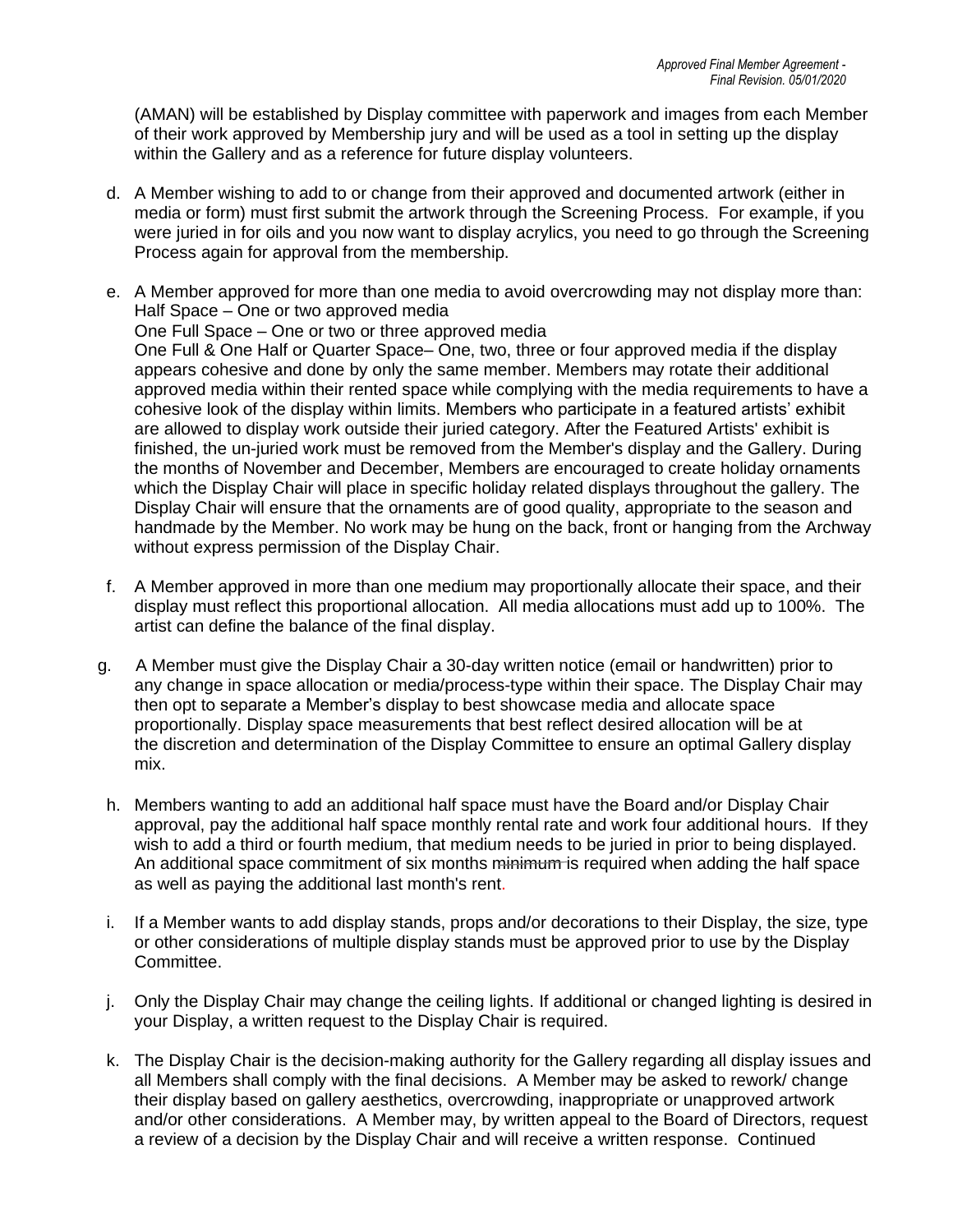noncompliance by a Member may result in the Display Chair requesting a Letter of Reprimand be sent to the Member by the Board.

- l. Display installs and moves will be scheduled before or after gallery operating hours. A member who is scheduled to move will be contacted by the Display Chair a week prior to the scheduled move. Every effort will be made to arrange a reasonable time and date when both the member and a Display committee member, if needed, is able to accomplish the move. It is the responsibility of all members to help move their work on Display Day at the hours designated. Those unable to move their work may sign up for permanent help but are required to be present or a proper delegate is required to be present during the move to properly position their work in the new space. Once moved, it will NOT be moved or repositioned after the fact by the assistants unless the piece sells and needs to be replaced. In any event any moving will be done afterhours when the public is not in the gallery and ladders may be used.
- m. A Certificate of Authenticity (CoA) is required for the sale of multiples whose prices are over \$100. Multiples are defined as "exact copies" of 2D art excluding photography which is by nature a copy of an original. All photographs should carry a CoA as a courtesy to the buyer and for the buyer's protection. Copies of photographs NOT taken by the member photographer are NOT allowed to be shown in the Gallery. The sale of work done by the Member and subsequently sold shall not be resold on consignment through the Gallery at any time. Paintings from a commercial photograph whose copyright is not owned by the painter are NOT allowed to be shown or sold through the Gallery. A CoA protects the customer from fraud and reaffirms the artist's copyright. This policy will be monitored by Display chair and satisfied prior to new members hanging their work in the Gallery. Templates of CoA's are available from the Gallery for new member use.
- n. Wire is the only proper hanging device on the back of 2D wall work; no other type of hanging device is allowed unless previously approved by the Display Committee. To prevent injury, all work must be completely finished so it does not have sharp edges on the outside of the work or the hanging wire. Hanging and Display requirements are in the new member packet and monitored by the Display Committee.
- o. Members must hang at least one original along with giclée's (print/copies) as proof that there are originals to support the copies, and all work must be for sale.
- p. Each Member is responsible for carrying insurance on their work in their display on the gallery floor for accidental damage by a customer and/or damaged by unknown. Accidental damage caused during display changes by another Member or unknown will be covered and paid back to the Member by the Gallery at the price listed in the POS inventory. The Gallery will monitor and keep records of said damage and the Board reserves the right to amend this policy if a trend in damages develop that puts the Gallery in jeopardy of financial stress.

# **5. VOTING**

- a. Member is entitled to one vote.
- b. A Proxy vote is allowed for any general Membership vote except for voting on new Members or annual election of Officers. Any proxy vote must be sent via email submitted to the Secretary or an Executive Board Member and submitted at least 24 hours prior to a meeting. No vote can be made by telephone. A written record from the Member submitting a Proxy Vote must be maintained by the Secretary with the meeting minutes. See By-Laws, Section 4.12, rev. 11/9/11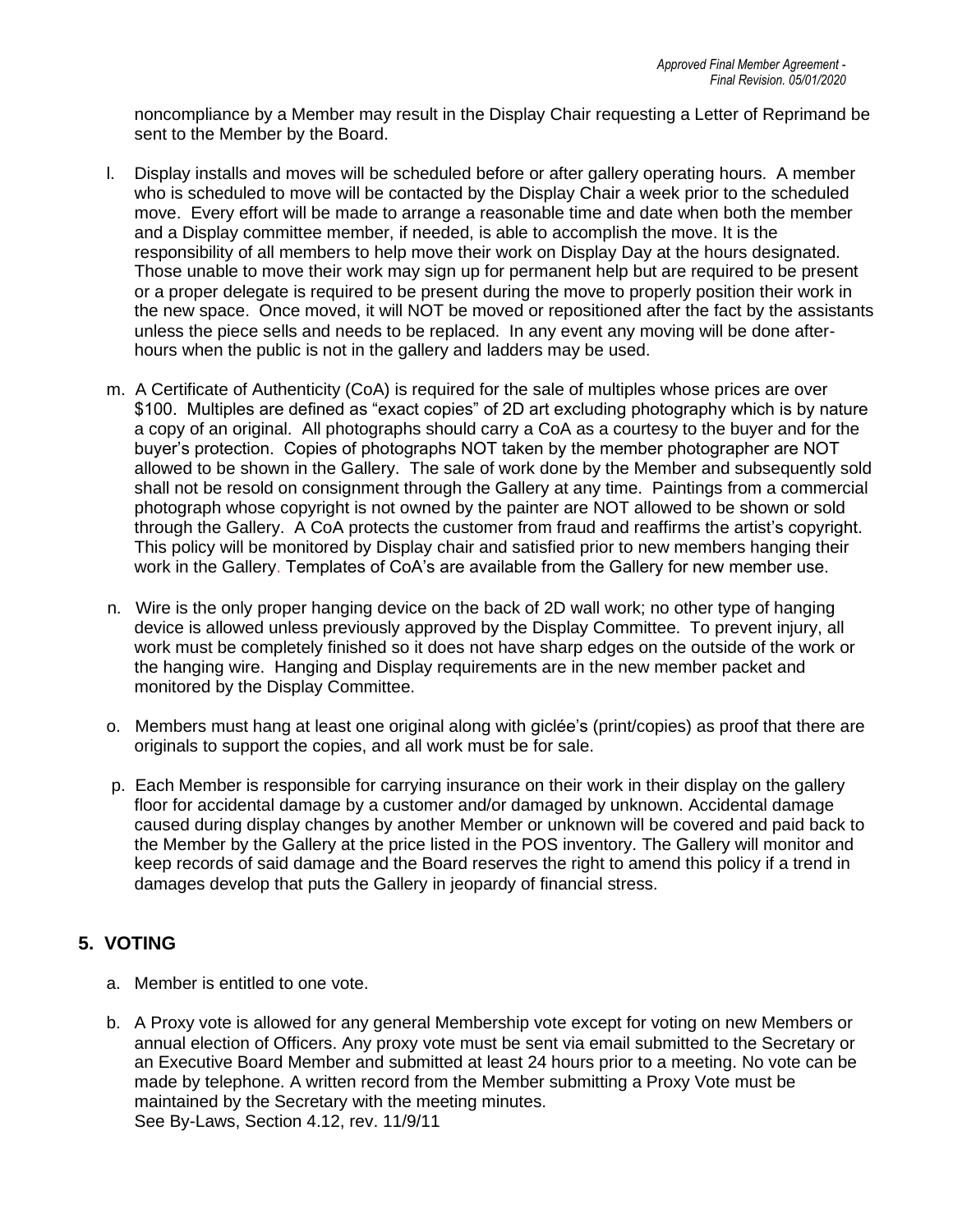c. If quorum requirements are met, voting outcomes, except for screenings, are determined by a simple majority. A quorum shall consist of a simple majority of the voting Members present. Proxies cannot count toward a quorum.

# **6. DISPUTES**

- a. A Member shall submit grievances to the Board of Directors in writing. The Board of Directors consists of the Executive Officers and those members holding a Chair position. Their collective vote is the final decision-making authority within the Gallery and will, in response, issue a written ruling within a reasonable period of time.
- b. A Member agrees to resolve disputes after a hearing by the Board of Directors by arbitration rather than by court proceedings. This agreement does not end upon the Member terminating their Membership, but instead continues and remains in place.
- c. Any Member who indulges in personal attacks; obscene language; abusive, emotional and/or inappropriate behavior within the Gallery will be subject to disciplinary action which may result in a fine, suspension and/or expulsion. (Reference Section 3.12 Suspension and Expulsion of governing By-laws). If action is deemed necessary by the Board, all actions will be directed by the By-laws and all involved will follow procedures as set forth in this document and will be held permanently in said Member's file.

### **7. LEAVE OF ABSENCE**

a. Member, in good standing for a minimum of one year, may qualify for a leave of absence of up to six months once every three years provided the leave does not critically reduce the Membership and a 30-day written Notice of Request is provided to the Board. The leave may be extended to one year if re-requested and for good cause. After one year the member must rejoin the Gallery as if they were a new member. It is understood that during this leave of absence, the Gallery may elect to place a new member in the empty space so there is no loss of monthly revenue. At the time the member decides to return to the Gallery, if there is no space available to accommodate the return, the member will be placed in the first spot of the Gallery Wait List by category and will need to wait until a space becomes available.

### **8. TERMINATION OF MEMBERSHIP**

a. Member must provide to the Board a 30-day written Notice of Membership Termination prior to its effective date. Return of the Gallery front door key to the Treasurer will ensure a refund of the Member's \$15 door key deposit. Settlement of funds between the Gallery and the Member will be paid by the 10<sup>th</sup> of the month after leaving the Gallery, including pre-paid monthly rent, pro-rated rent and sales, minus any unpaid rent owed.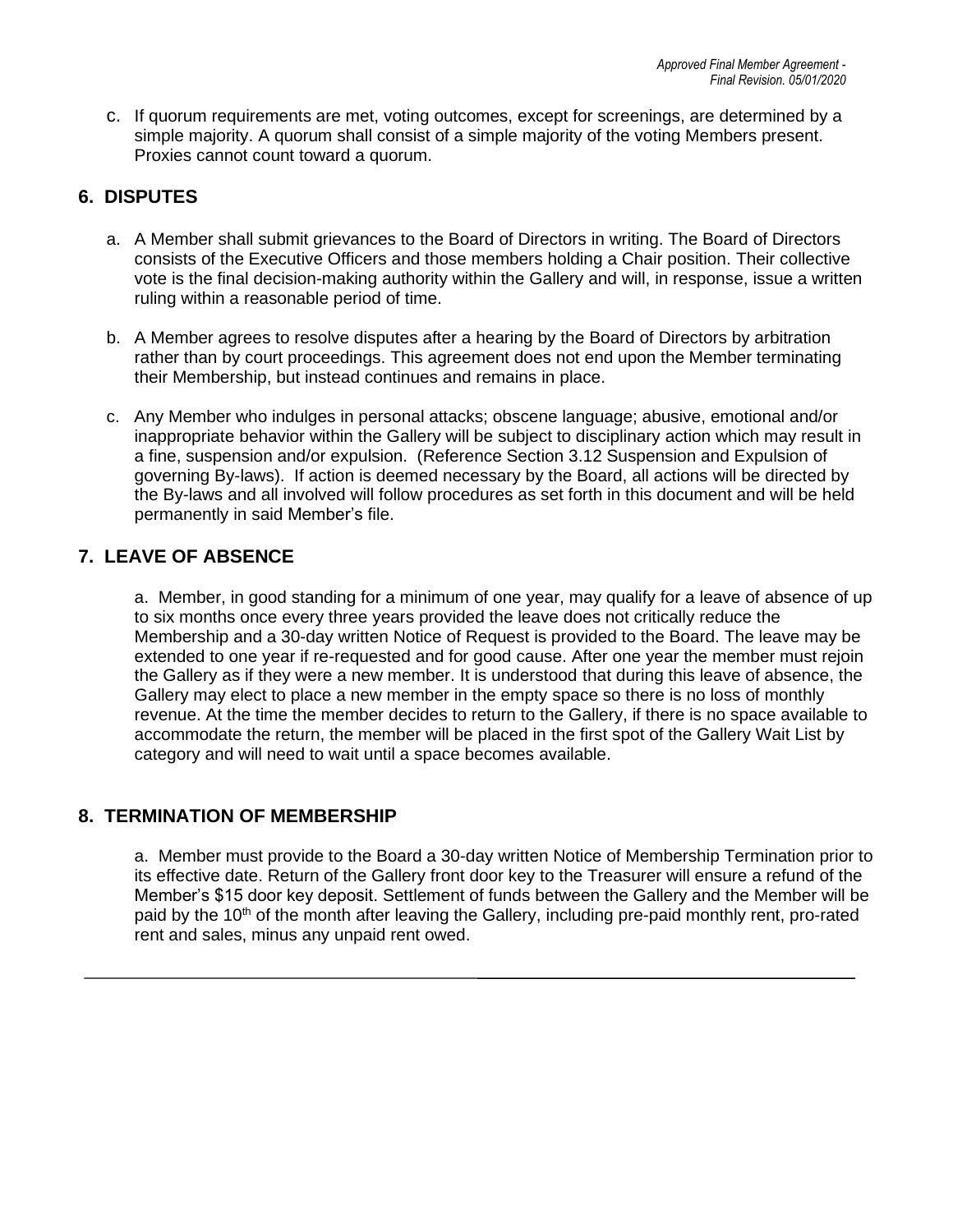# Member Copy

*Each Member shall be required to sign below to indicate they have read, agreed to abide by and received a copy of the Artists' Collaborative Gallery - Member Agreement. Updated revisions of the Member Agreements, showing a later revision date, shall have to be signed and filed in the Member Book as changes occur and are reflected in the Member Agreement.*

### **ARTISTS' COLLABORATIVE GALLERY - MEMBER AGREEMENT Rev. 05/01/2020**

I have read, agreed to abide by and received a copy of the Artists' Collaborative Gallery - Member Agreement, Rev. 05/01/2020

| ADDRESS: _____________________________CITY: ______________________ZIP: _________          |  |
|-------------------------------------------------------------------------------------------|--|
|                                                                                           |  |
|                                                                                           |  |
|                                                                                           |  |
| I have been juried into the Artists' Collaborative Gallery in the following medium/media. |  |
|                                                                                           |  |
| <u> 1990 - Jan Barnett, mars et al. 1990 - Jan Barnett, fransk konstantiner (d. 1990)</u> |  |
|                                                                                           |  |

\_\_\_\_\_\_\_\_\_\_\_\_\_\_\_\_\_\_\_\_\_\_\_\_\_\_\_\_\_\_\_\_\_\_ \_\_\_\_\_\_\_\_\_\_\_\_\_\_\_\_\_\_\_\_\_\_\_\_\_\_\_\_\_\_\_\_\_

\_\_\_\_\_\_\_\_\_\_\_\_\_\_\_\_\_\_\_\_\_\_\_\_\_\_\_\_\_\_\_\_\_\_ \_\_\_\_\_\_\_\_\_\_\_\_\_\_\_\_\_\_\_\_\_\_\_\_\_\_\_\_\_\_\_\_\_